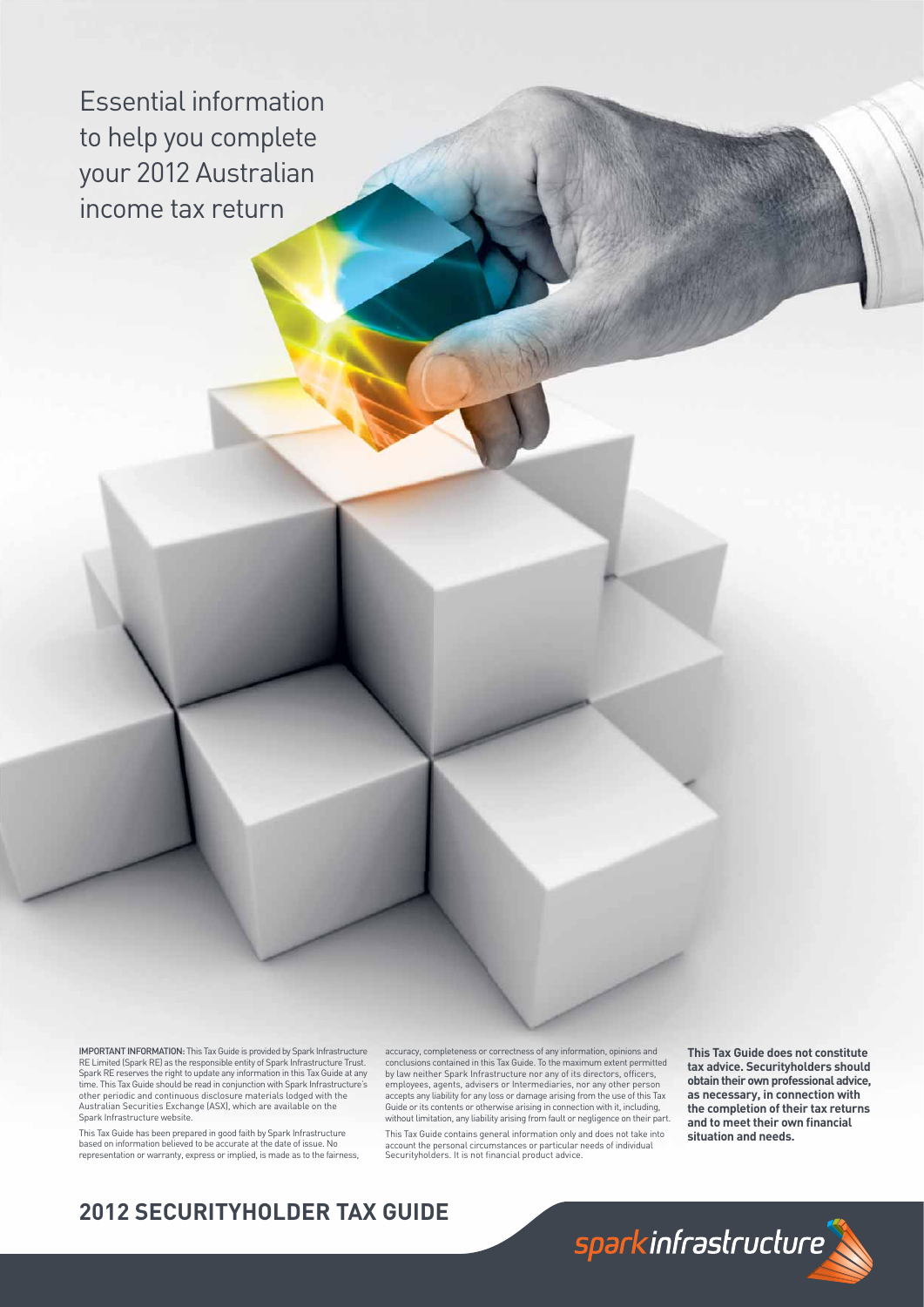

20 July 2012

### Dear Securityholder,

This Tax Guide should be read in conjunction with your Spark Infrastructure Distribution Statements. These documents contain information that will help you complete your 2012 Australian income tax return.

Spark Infrastructure is a single listed entity through Spark Infrastructure Trust ("Spark Trust"). Securities in Spark Infrastructure comprise a Loan Note and a unit issued by Spark Trust. On 31 December 2010, after approvals by Securityholders and the Courts, Spark Infrastructure implemented a Restructure, which resulted in Spark Trust becoming the parent entity of the group, with Spark Infrastructure Holdings No. 1 Pty Limited (Spark Holdings 1), Spark Infrastructure Holdings No. 2 Pty Limited (Spark Holdings 2) and Spark Infrastructure Holdings No. 3 Pty Limited (Spark Holdings 3) as its subsidiaries. The current structure is shown in the diagram below:

Part A of this Guide will assist you in reporting your Spark Infrastructure distributions in your 2012 Australian income tax return.

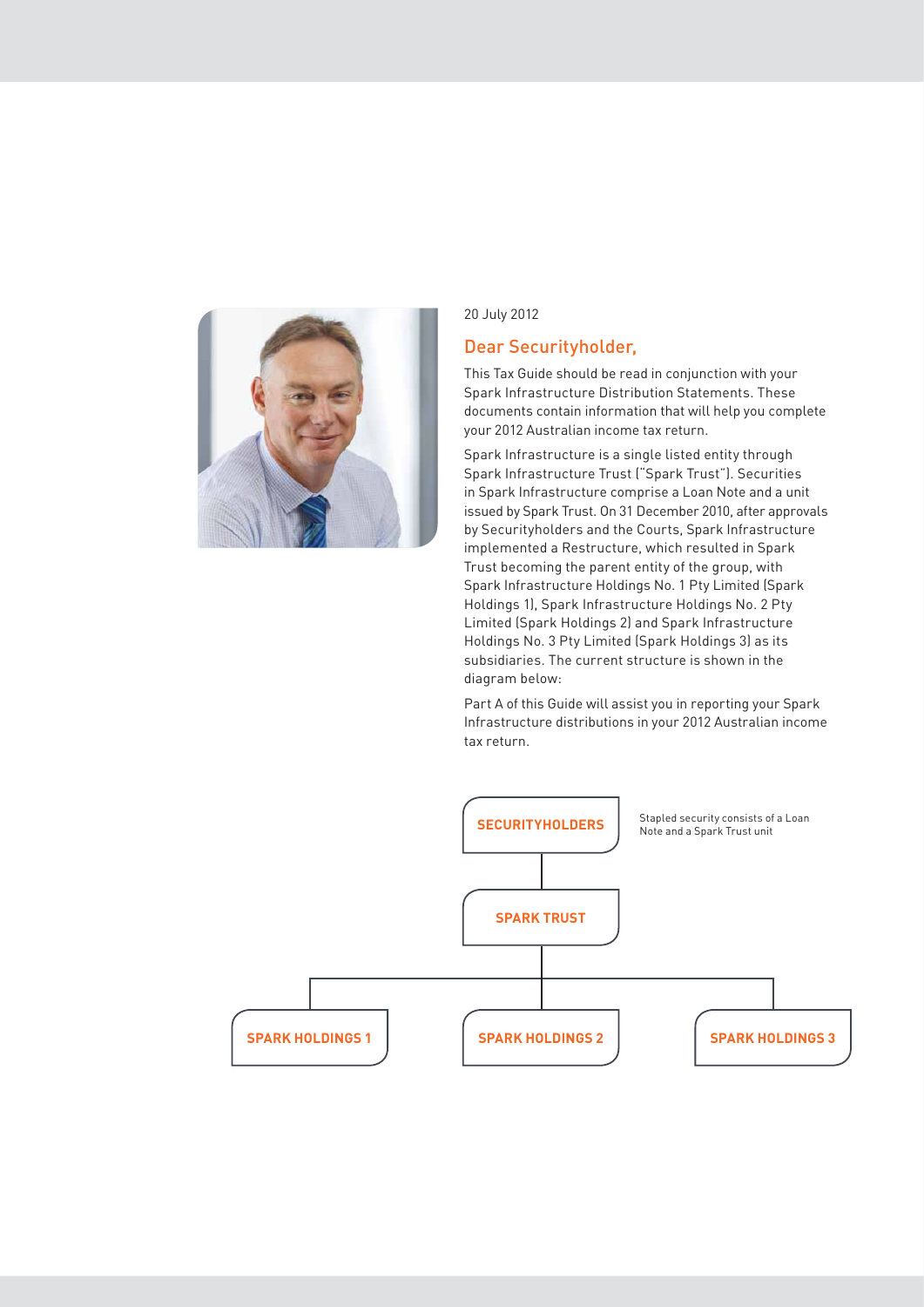If you disposed of any or all of your Spark Infrastructure securities during the year ended 30 June 2012 that you held on or before 20 December 2010 then you would have participated in the Restructure, and you will need to consider the income tax and capital gains tax (CGT) consequences of the Restructure. Part B of this Guide contains information that may assist you in this regard.

If you acquired any Spark Infrastructure securities after 20 December 2010 and disposed of any or all of your securities during the year ended 30 June 2012, you will need to determine the income tax (including CGT) implications of that disposal. Part C of this Guide provides you with information that may assist you for that purpose.

If you were NOT an individual but you were a resident of Australia for income tax purposes at all times during the year ended 30 June 2012, you should note that this Guide has been prepared primarily to assist investors who are individuals. However, the information contained in this Guide, together with your Distribution Statements, may assist you with the information you need to report your Spark Infrastructure distributions in your Australian income tax return, and address any relevant gain or loss if you disposed of any or all of your Spark Infrastructure Securities. If you were NOT a resident of Australia for all or part of the year ended 30 June 2012, you will need to decide whether to lodge an Australian income tax return. If you do lodge a return, the information contained in the Distribution Statements you received in respect of each distribution and this Guide may assist you.

If you require further factual information, please contact Investor Relations on +61 2 9086 3600.

You should consult your tax adviser if you require tax advice on any of the issues in this Guide, or in relation to the completion of your tax return.

Yours sincerely,

**RICK FRANCIS** Managing Director and CEO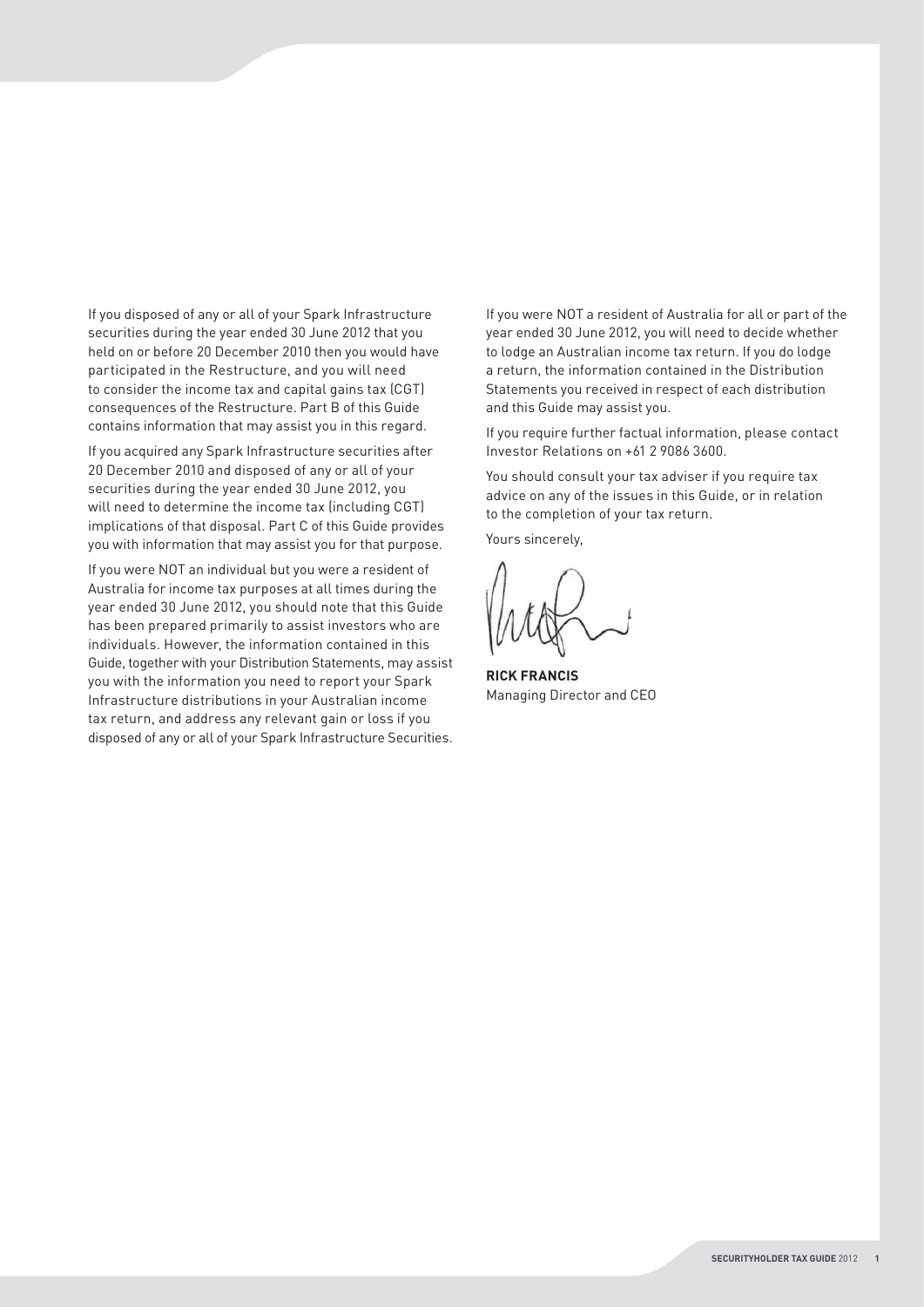# Individuals – How to complete your 2012 Australian Income Tax Return

# Part A: Spark Infrastructure distributions

In respect of the year ended 30 June 2012, Spark Trust paid the following distributions:

- 15 September 2011: 4.75 cents per Security consisting of 3.50 cents of interest on the Loan Notes and 1.25 cents of Capital Distribution; and
- 15 March 2012: 5.25 cents per Security consisting of 3.55 cents of interest on the Loan Notes and 1.70 cents of Capital Distribution.

No distributions were paid by any other Spark Infrastructure entity.

You should include the total interest you received at item 10L of your 2012 Australian income tax return.

If there is an amount on your Distribution Statements for "Tax File Number withholding", it represents TFN tax withheld from your Spark Infrastructure distributions because you did not supply your TFN or claim an exemption (or in certain circumstances, supply an ABN). If this amount has not previously been refunded to you, you may claim a credit or refund for it by including 46.5% of the total interest to which Tax File Number withholding applied at item 10M of your 2012 Australian income tax return.

If you have had TFN tax withheld you should seek advice from your tax agent.

| 10 Gross interest If you are a non-resident make sure you have<br>printed your country of residence on page 1. | Income - do not show cents<br>Gross interest L S D D, D D D D D DX |  |
|----------------------------------------------------------------------------------------------------------------|--------------------------------------------------------------------|--|
| Tax file number amounts $\mathsf{M}$ <b>S</b> $\Box$ , $\Box$ , $\Box$                                         |                                                                    |  |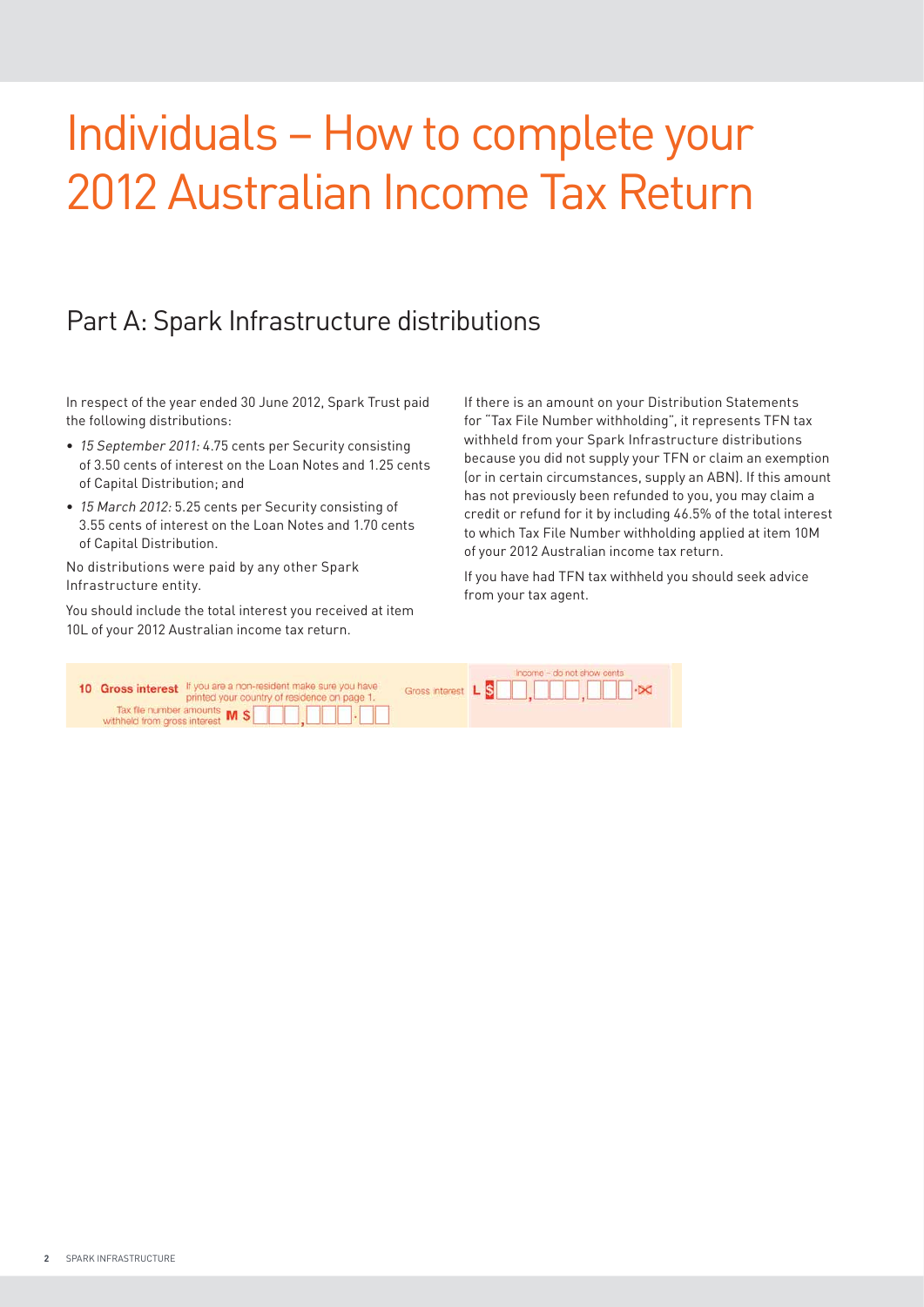# Part B: Addressing the 2010 Restructure

If you participated in the 2010 Restructure, you will need to consider the consequences. This Part will assist you.

If you acquired all of your Spark Infrastructure securities on or after 21 December 2010, then you did not participate in the Restructure and therefore you do not need to read this Part.<sup>1</sup>

On 31 December 2010, Spark Infrastructure implemented a Restructure, whereby:

- Loan Note Repayment: Spark Trust repaid \$0.60 of the principal amount outstanding on each Loan Note (and Securityholders applied the amount repaid to the issue of additional Spark Trust units), such that each Loan Note now has a face value of \$0.65; and
- Simplification: Spark Trust acquired 100% of the shares in Spark Holdings 1, Spark Holdings 2 and Spark Holdings 3, with the result that the Spark Infrastructure securities were simplified from a five stapled security (with four issuers) to a dual stapled security (with Spark Trust as the sole listed entity).

The ATO has issued a Class Ruling, CR 2011/27, which addresses the tax consequences of the Restructure for Securityholders. The Class Ruling confirms that for Australian resident individuals who hold their Spark Infrastructure securities on capital account, the Australian tax consequences of the Restructure were as follows:

• In respect of the Loan Note Repayment: the Loan Note Repayment reduced the acquisition cost of each Loan Note by \$0.60, and increased the CGT cost base of each Spark Trust unit by \$0.60. Also, the acquisition date of a parcel of your Spark Trust units will be adjusted (refer below).

• In respect of the Simplification: the Simplification qualified for CGT roll-over relief. The cost base of your Spark Trust units may be adjusted, but no capital gains or losses will have arisen as a result of the Simplification (i.e. the previous cost base of your shares in Spark Holdings 1, Spark Holdings 2 and Spark Holdings 3 may be added to the cost base of your Spark Trust units).

Appendix 1 will assist you in working out the acquisition cost of your Loan Notes, and the cost base of your Spark Trust units, taking into account the consequences of the Restructure.

The acquisition date of a parcel of your Spark Trust units will have changed as a result of the Restructure. This may be relevant to determining whether you qualify for the CGT discount. The table under the heading "CGT discount" in Part C of this Guide will assist you in working out your acquisition date.

For further information, Securityholders are encouraged to refer to the ATO Class Ruling, a copy of which is available on the Spark Infrastructure website.

 $^{\rm 1}$  The relevance of 21 December 2010 is that this was the date on which the Restructured dual stapled Spark securities were first traded on the ASX (on a deferred settlement basis). Therefore, if you disposed of your Spark Infrastructure securities by the end of 20 December 2010, or acquired your Spark Infrastructure securities after that date, you would not have participated in the Restructure.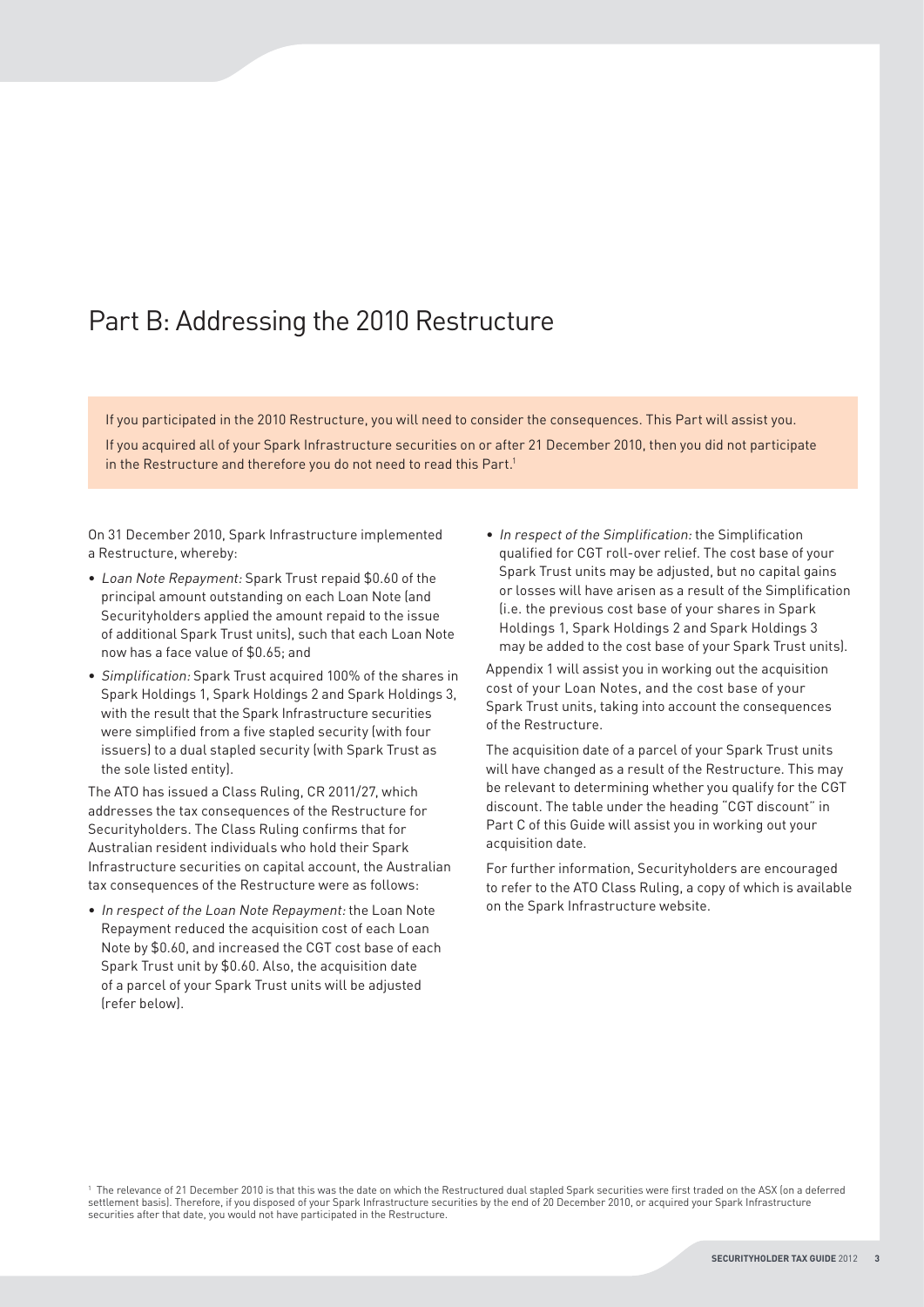# Individuals – How to complete your 2012 Australian Income Tax Return (cont.)

# Part C: Tax implications arising on disposals of Spark Infrastructure securities

If you disposed of any or all of your Spark Infrastructure securities (or you entered into a contract to do so) at any time during the income year ended 30 June 2012, you need to address the tax consequences of that disposal. This Part will assist you.

#### **Recognition of gain or loss**

You will need to reflect in your 2012 Australian income tax return the gain or loss you make on any disposal of part or all of your Spark Infrastructure investment in the year ended 30 June 2012.

#### **Revenue v capital account**

In certain circumstances, your Spark Infrastructure investment may have been held on revenue account.

If you have held your Spark Infrastructure investment on revenue account, you may have an ordinary income gain or deductible loss (in addition to the gain or loss that arose on disposal of your Loan Notes) which you will need to calculate in respect of your disposal.

The Loan Note component of your Spark Infrastructure security should be regarded as a "traditional security" for Australian tax purposes. This means that a profit made on the disposal of a Loan Note is generally taxed as ordinary income (not as a capital gain), and a loss is generally deductible.

If you believe that you held your Spark Infrastructure investment on revenue account, or if you are unsure, you may wish to consult your tax adviser.

## **Spark Infrastructure stapled security constitutes a number of separate assets**

Up to and including 20 December 2010, a Spark Infrastructure stapled security consisted of five stapled securities: one Loan Note issued by Spark Trust, one unit in Spark Trust, one share in Spark Holdings 1, one share in Spark Holdings 2 and one CHESS Depositary Interest (CDI) in Spark Holdings 3.

After 20 December 2010, a Spark Infrastructure stapled security consists of one Loan Note issued by Spark Trust stapled to one unit in Spark Trust.

For Australian tax purposes, each component of a Spark Infrastructure stapled security is a separate asset. This means that you will need to perform separate calculations to determine the gain or loss you made in respect of each component of your stapled security.

### **Calculation of gain or loss**

The information below will assist you in calculating your gains and/or losses and direct you to the Appendices where additional information can be found. You will require the following information:

- the time at which you acquired your Spark Infrastructure securities; and
- the time at which you disposed of your Spark Infrastructure securities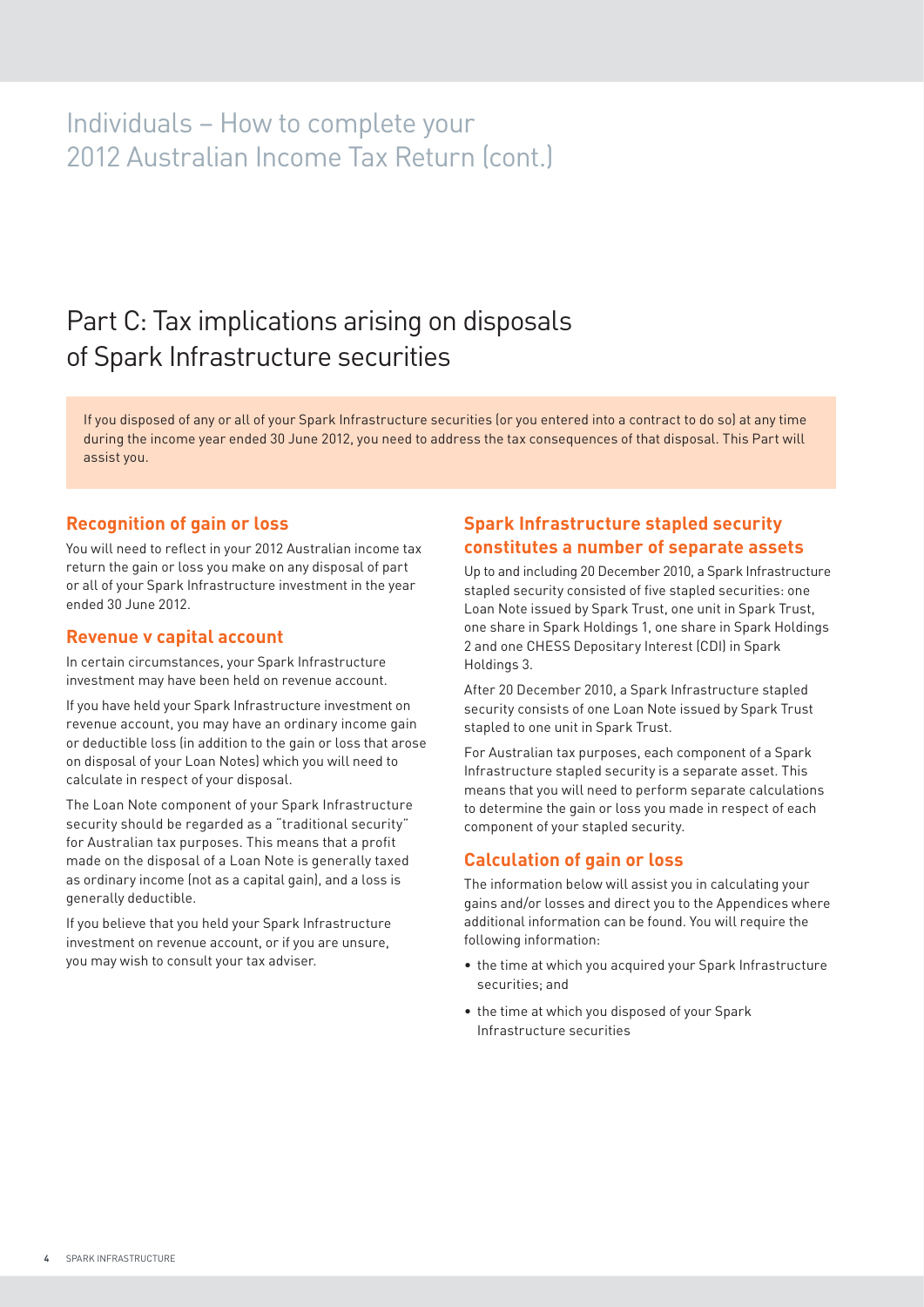If you acquired or disposed of your Spark Infrastructure securities at more than one time, you should determine the acquisition and disposal time of each relevant parcel before referring below.

| <b>For securities</b><br>acquired before<br>21 December 2010 <sup>2</sup>      | • Work out the acquisition cost of each Loan Note and the CGT cost base of each Spark Trust<br>unit, taking into account the consequences of the Restructure. Appendix 1 may assist you.<br>• Split the sales proceeds of each Spark Infrastructure security between the Loan Note and<br>the Spark Trust unit. The breakdown in Appendix 1 may assist you. |
|--------------------------------------------------------------------------------|-------------------------------------------------------------------------------------------------------------------------------------------------------------------------------------------------------------------------------------------------------------------------------------------------------------------------------------------------------------|
| <b>For securities</b><br>acquired on or after<br>21 December 2010 <sup>2</sup> | . Work out the acquisition cost of each Loan Note and the CGT cost base of each Spark Trust unit.<br>Appendix 2 may assist you.<br>• Split the sales proceeds of each Spark Infrastructure security between the Loan Note and the<br>Spark Trust unit. The breakdown in Appendix 2 may assist you.                                                          |

Generally, the tax outcomes in respect of the disposal of your Spark Infrastructure securities should be as follows:

- In respect of the Loan Notes:
	- If your sales proceeds from the Loan Notes exceeded your acquisition cost, $^3$  your gain on the disposal is the excess amount. This gain would be on revenue account.
	- If your sales proceeds were less than your acquisition cost,3 your loss on the disposal is the difference between the two amounts. This loss would be on revenue account.
- In respect of the other components of your stapled security:
	- If your sales proceeds from the units exceeded your cost base, your capital gain for CGT purposes is the excess amount.
	- If your sales proceeds from the units were less than your cost base, your capital loss for CGT purposes is the difference between the two amounts.

## **CGT discount**

Generally, if you are an individual and you disposed of your Spark Infrastructure securities 12 months or more after acquiring them, your capital gains (which will not include any gains made on the Loan Notes) should qualify for the CGT discount.

If you qualify for the CGT discount, your capital gains (after being offset by any relevant CGT losses that you have) will be reduced by 50% in the case of individuals and most trusts, and 33% in respect of complying superannuation entities.

 $^{\rm 2}$  The relevance of 21 December 2010 is that this was the date on which the Restructured dual stapled Spark securities were first traded on the ASX (on a deferred settlement basis). If you disposed of your Spark Infrastructure securities by the end of 20 December 2010, or acquired your Spark Infrastructure securities after that date, you would not have participated in the Restructure.

 $^{\rm 3}$  The acquisition cost of your Loan Notes will have been adjusted (to take into account the Restructure) if you acquired your Spark Infrastructure securities before 21 December 2010 and disposed of them after that date. The table above will direct you to the Appendices where further information can be found.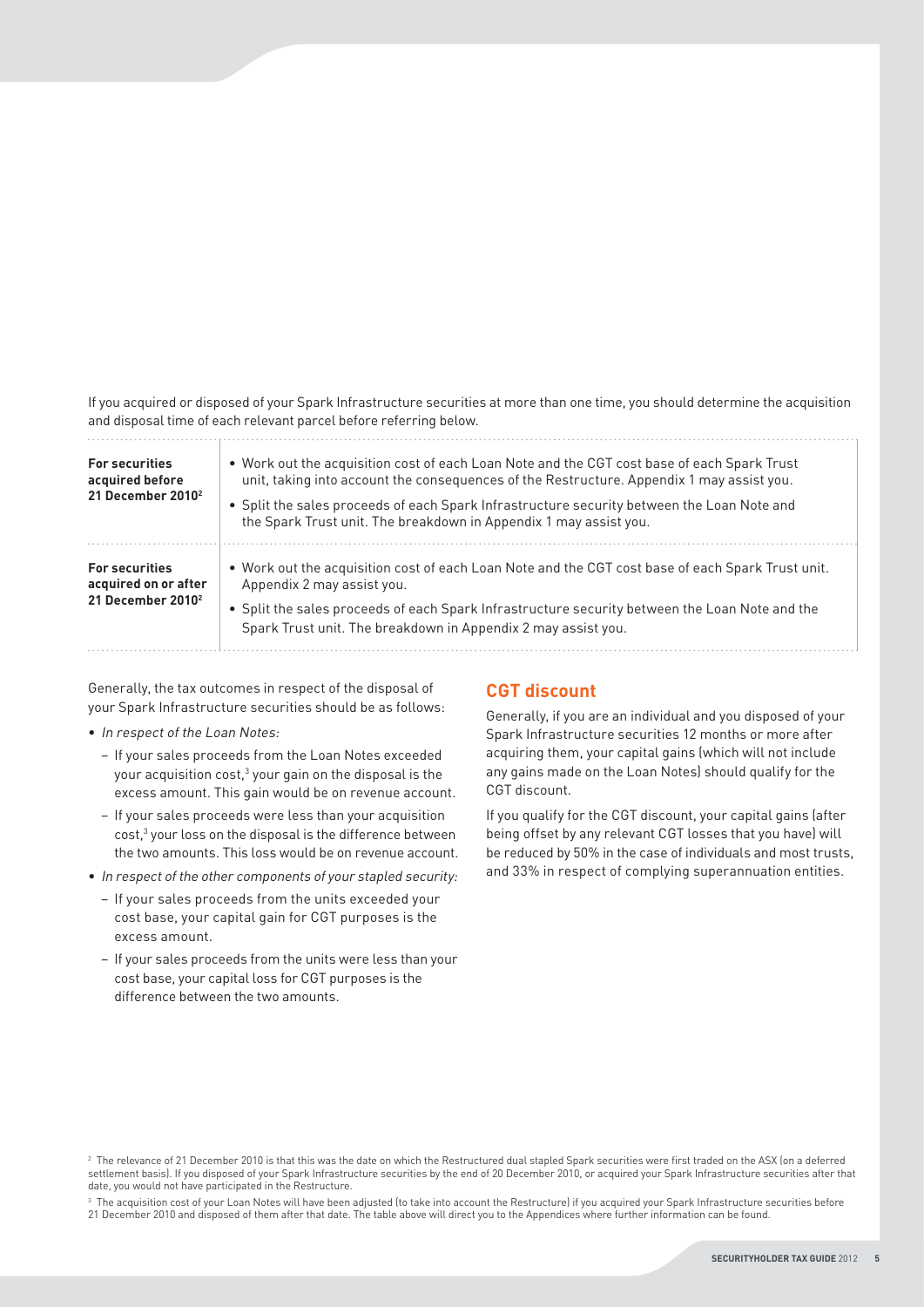# Individuals – How to complete your 2012 Australian Income Tax Return (cont.)

The information below may assist you in determining the acquisition date of each component of your Spark Infrastructure securities.

| <b>For securities</b>                                             | . The acquisition date of 99.5% of your Spark Trust units will be 31 December 2010.                                                      |
|-------------------------------------------------------------------|------------------------------------------------------------------------------------------------------------------------------------------|
| acquired before                                                   | • The acquisition date of your remaining Spark Trust units (0.5%) is the date on which you acquired                                      |
| 21 December 2010                                                  | the relevant Spark Infrastructure stapled security.                                                                                      |
| <b>For securities</b><br>acquired on or after<br>21 December 2010 | • The acquisition date of each Spark Trust unit is the date on which you acquired the relevant Spark<br>Infrastructure stapled security. |

#### **Completing your tax return**

#### **Loan Notes**

If you made any gains on the disposal of the Loan Notes, you should work through Section 24 (Other Income) of the TaxPack 2012 Supplement to arrive at the amount(s) you should include at item 24 of your 2012 Australian income tax return (supplementary section).

| <b>Other income</b> | -Category 1<br>Type of<br>income<br>L Category 2                                                   | $-00$<br>$-00$ |
|---------------------|----------------------------------------------------------------------------------------------------|----------------|
|                     | $\frac{1}{2}$ Tax withheld – lump sum $\frac{1}{2}$<br>.00<br>Taxable professional income<br>$-00$ |                |

If you made any losses on the disposal of the Loan Notes, you should work through Section D15 (Other Deductions) of the TaxPack 2012 Supplement to arrive at the amount(s) you should include at item D15 of your 2012 Australian income tax return (supplementary section).

| <b>D15</b> Other deductions - not claimable at items <b>D1</b> to <b>D14</b> | Election E <b>DIE DIE DE LA BO</b>                |  |
|------------------------------------------------------------------------------|---------------------------------------------------|--|
| <b>Description</b><br>of claim                                               | Other J <b>Discretions</b> J <b>Discretions</b> 3 |  |

#### **Spark Trust Units**

After calculating the capital gains and/or losses in respect of disposals of each unit in Spark Trust, you should work through Section 18 (Capital Gains) of the TaxPack 2012 Supplement to arrive at the amount(s) you should include at item 18 of your 2012 Australian income tax return (supplementary section).

| <b>Capital gains</b> Did you have a capital gains <b>G</b> NO<br>18                                                                       | You must print $ X $ in the YES box at $\bigcirc$ if you received a<br><b>YES</b><br>distribution of a capital gain from a trust. |
|-------------------------------------------------------------------------------------------------------------------------------------------|-----------------------------------------------------------------------------------------------------------------------------------|
| Did this CGT event relate to a forestry Q NO<br>managed investment scheme interest that<br>you held other than as an initial participant? | <b>YES</b><br>-00<br>Net capital gain                                                                                             |
| Total current year capital gains                                                                                                          | $-00$                                                                                                                             |
| Net capital losses carried<br>forward to later income years                                                                               | $-00$                                                                                                                             |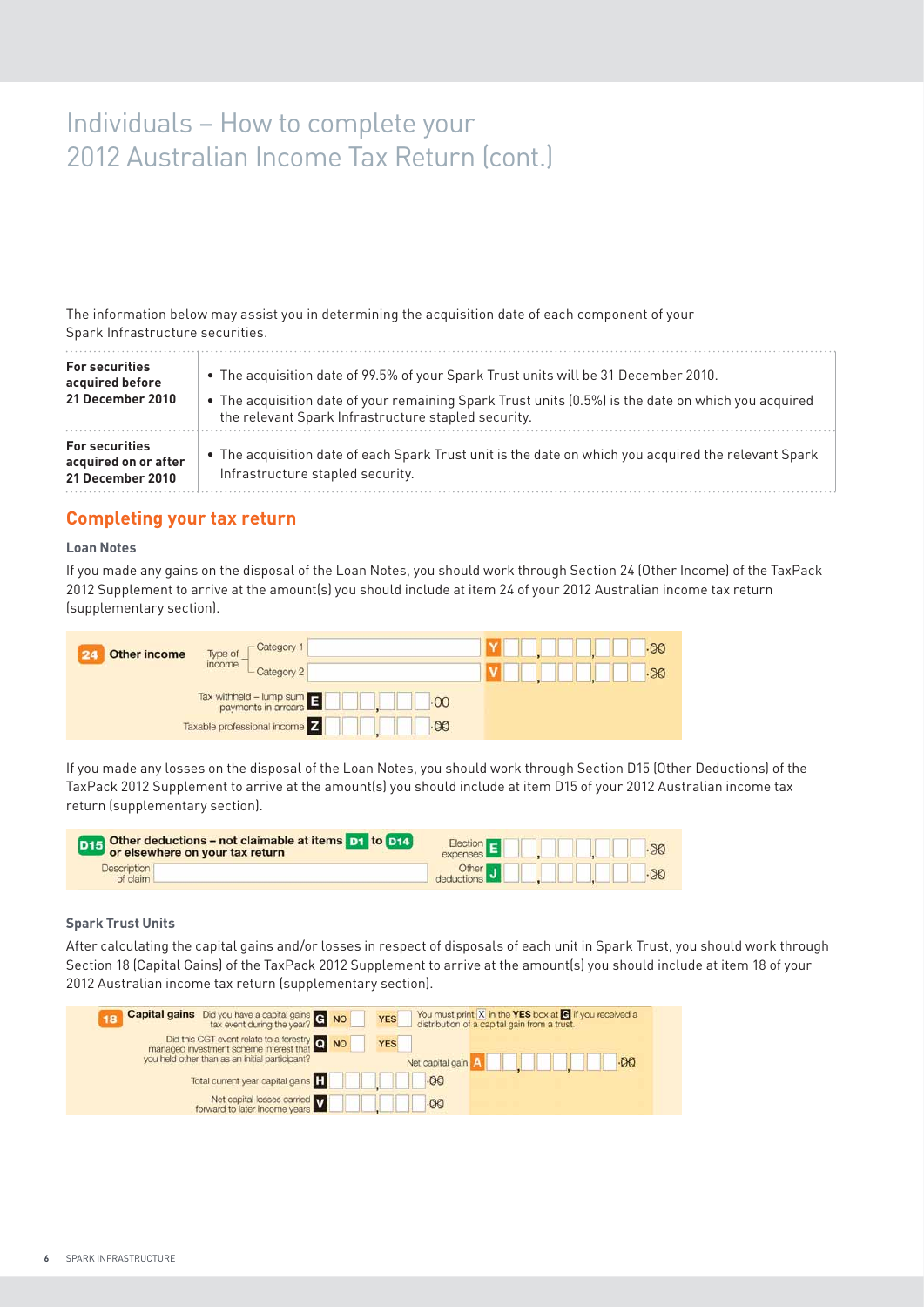# Appendix 1

**Working out the acquisition cost and cost base of the components of a Spark Infrastructure security that was acquired before 21 December 2010**

## **Step 1: Work out the acquisition cost of the Loan Notes**

- a. First, you will need to decide how much of your purchase price for each Spark Infrastructure security related to the Loan Note at the time the security was acquired. Whilst it is for you to decide how to split the purchase price of your Spark Infrastructure stapled security, you may choose to use the allocation set out in below as a guide.
- b. As you held these Loan Notes on 21 December 2010, you will have participated in the Restructure that took place on 31 December 2010. This means that you will need to reduce the acquisition cost of each Loan Note (as determined at step 1a) by \$0.60.

## **Step 2: Work out the CGT cost base of the units in Spark Trust**

The CGT cost base of each Spark Trust unit will be your purchase price for the Spark Infrastructure security, less:

- the acquisition cost of the Loan Note component (which you calculated at step 1); and
- any tax deferred distributions you received from Spark Trust. Information on tax-deferred distributions made by Spark Trust (up to 30 June 2012) is included at Appendix 3.

Do not forget that incidental costs of acquisition and disposal (such as any broker fees) should be included in the acquisition cost/cost base of the securities to which they relate.

Note: The acquisition date of a parcel of your Spark Trust units will be adjusted as a consequence of your participation in the Restructure.

## **Breakdown of the value of a Spark Infrastructure security for Spark Infrastructure securities acquired before 21 December 2010**

Spark Infrastructure securities before 21 December 2010 consist of a Loan Note issued by Spark Trust, a unit in Spark Trust, a share in Spark Holdings 1, a share in Spark Holdings 2 and a CDI in Spark Holdings 3.

You may allocate your purchase price as follows:

- Loan Note: \$1.254
- Other components of the stapled security: Allocate the remainder of the purchase price/sales proceeds using the following percentage split:
	- Spark Trust unit: 41.8%
	- Spark Holdings 1 share: 33.6%
	- Spark Holdings 2 share: 24.6%
	- Spark Holdings 3 CDI: Nil

 This is the allocation percentage that was applied at the time of IPO.

For ease of reference, the table below sets out the issue prices for each component of a Spark Infrastructure security (up to 30 June 2012) for issues to the public.

|                      | Type of<br><b>Issue</b> | <b>Issue Price</b><br>per security | <b>Loan Note</b> | <b>Unit in Spark</b><br>Trust | Share in Spark Share in Spark<br><b>Holdings 1</b> | <b>Holdings 2</b> | <b>CDI in Spark</b><br><b>Holdings 3</b> |
|----------------------|-------------------------|------------------------------------|------------------|-------------------------------|----------------------------------------------------|-------------------|------------------------------------------|
| 16 Dec 2005          | IP0                     | \$1.80                             | \$1.25           | \$0.23                        | \$0.1846                                           | \$0.1354          | Nil                                      |
| 25 Sep 2009          | <b>DRP</b>              | \$1.0862                           | \$1,0862         | <b>Nil</b>                    | Nil                                                | Nil               | Nil                                      |
| 8 and<br>28 Oct 2010 | Entitlement<br>0ffer    | \$1.00                             | \$1.00           | Nil                           | Nil                                                | Nil               | Nil                                      |

4 The relevance of the \$1.25 is that this was the face value of the Loan Note before 21 December 2010.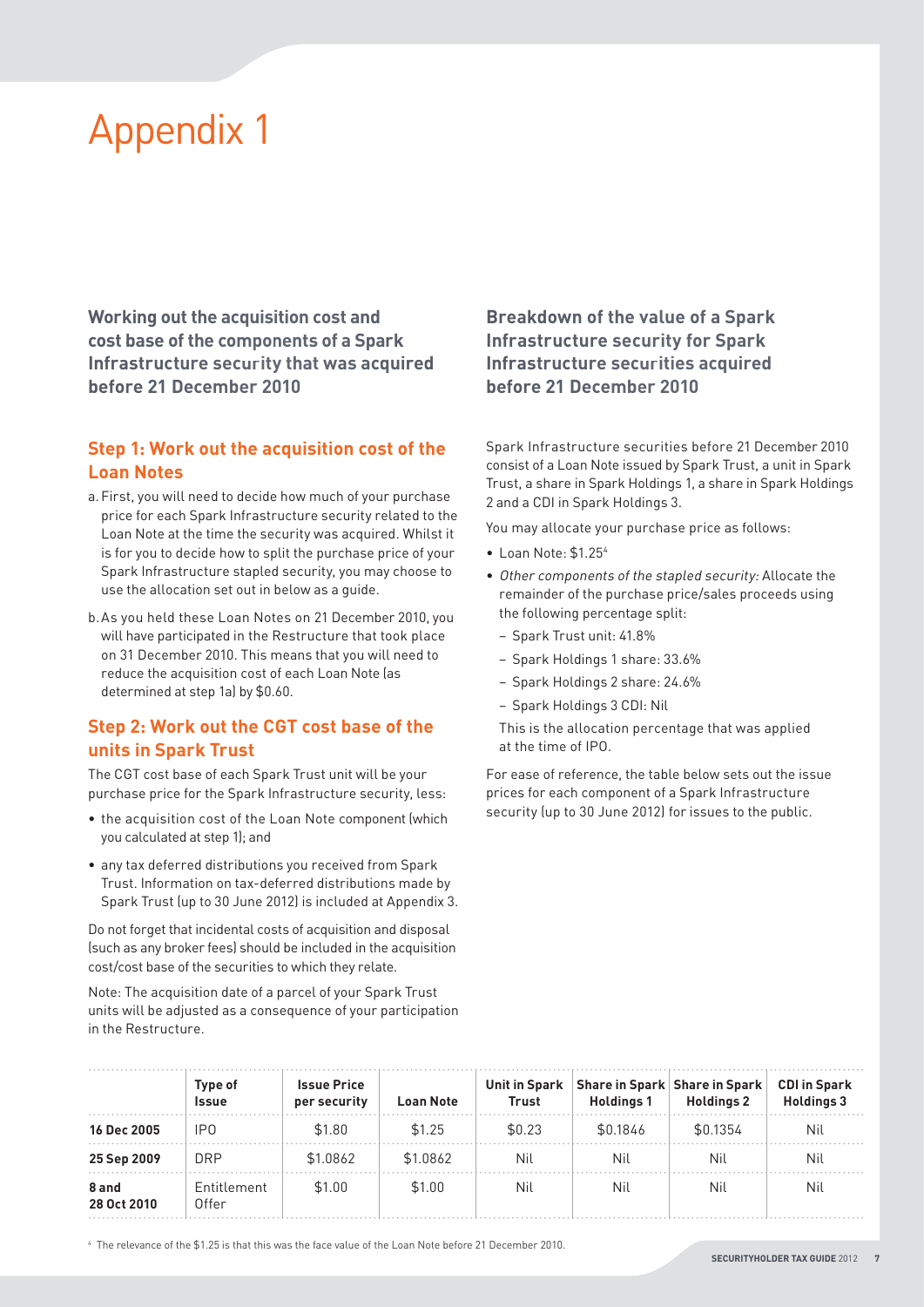# Appendix 2

**Working out the acquisition cost and cost base of the components of your Spark Infrastructure securities – securities acquired on or after 21 December 2010**

## **Step 1: Work out the acquisition cost of the Loan Notes**

You will need to decide how much of your purchase price for each Spark Infrastructure security related to the Loan Note. Whilst it is for you to decide how to split the purchase price of your Spark Infrastructure stapled security, you may choose to use the allocation set out below as a guide.

### **Step 2: Work out the CGT cost base of the units in Spark Trust**

The remaining purchase price (after allocation to the Loan Note) will be the CGT cost base of the Spark Trust unit.

Tax-deferred distributions you received from Spark Trust will reduce the cost base of your Spark Trust units, and can in certain circumstances give rise to capital gains on receipt.

Do not forget that incidental costs of acquisition and disposal (such as any broker fees) should be included in the acquisition cost/cost base of the securities to which they relate.

**Breakdown of the value of a Spark Infrastructure security for Spark Infrastructure securities acquired on or after 21 December 2010**

Spark Infrastructure securities acquired on or after 21 December 2010 consist of a Loan Note issued by Spark Trust, stapled to a unit in Spark Trust.

You may allocate your purchase price and sales proceeds as follows:

- Loan Note: \$0.655
- Spark Trust unit: Remainder of the purchase price/sales proceeds, after allocation to the Loan Note.

 $^{\rm 5}$  The relevance of the \$0.65 is that this is the face value of the Loan Note on or after 21 December 2010.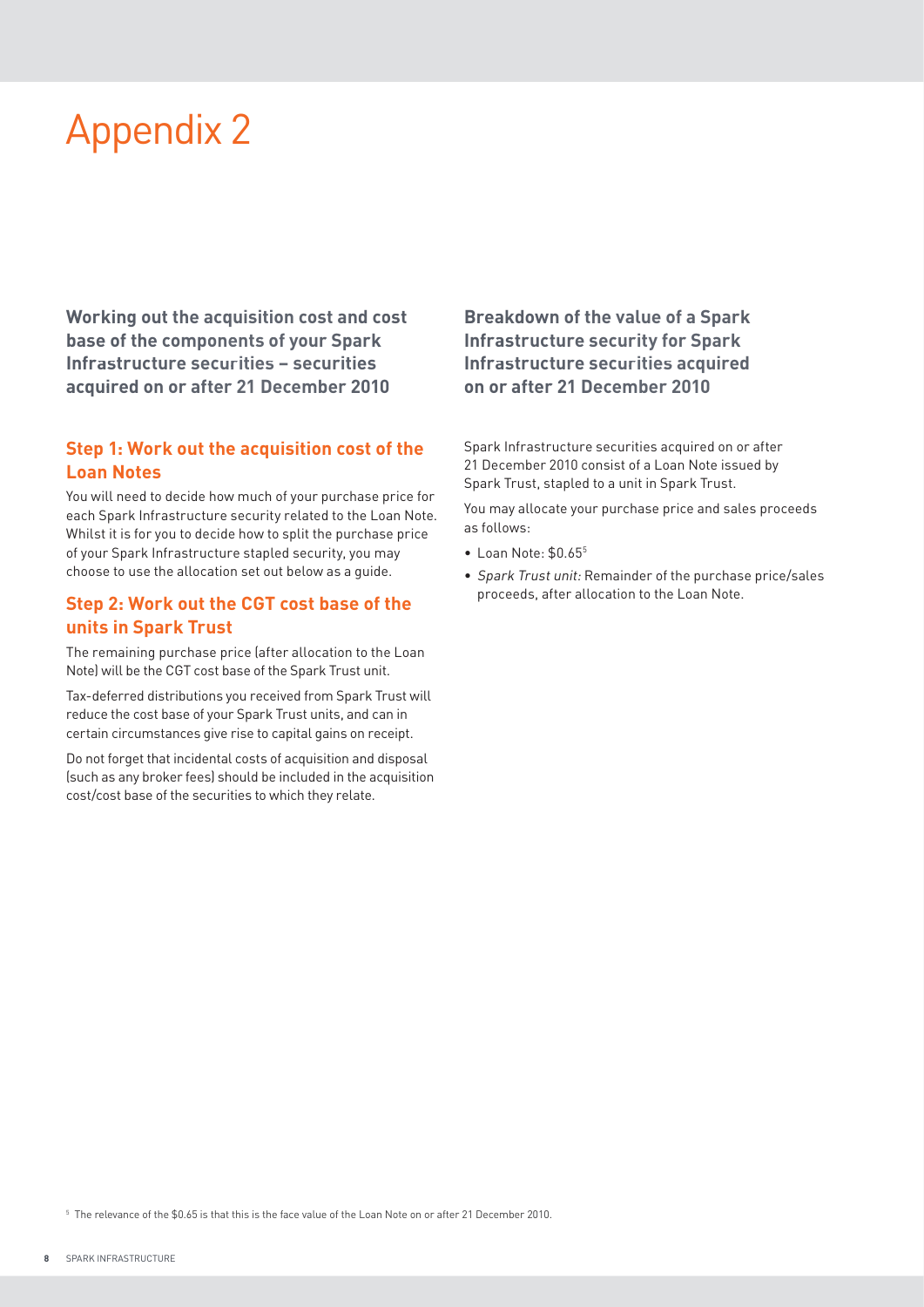# Appendix 3

## **Tax deferred distributionsmade by Spark Infrastructure up to 30 June 2012**

| <b>Date</b>          | Tax deferred distribution per Spark Trust unit |
|----------------------|------------------------------------------------|
| 15 March 2006        | 0.01 cents                                     |
| 15 September 2006    | $0.34$ cents                                   |
| 15 March 2007        | $1.26$ cents                                   |
| 14 September 2007    | 1.79 cents                                     |
| 14 March 2008        | 2.68 cents                                     |
| 15 September 2008    | 2.48 cents                                     |
| 13 March 2009        | $2.41$ cents                                   |
| 15 September 2009    | Nil                                            |
| 15 March 2010        | Nil                                            |
| 15 September 2010    | Nil                                            |
| 15 March 2011<br>Nil |                                                |
| 15 September 2011    | 1.25 cents                                     |
| 15 March 2012        | $1.70$ cents                                   |
|                      |                                                |

Note: None of the other entities in the Spark Infrastructure group have made any tax deferred distributions.